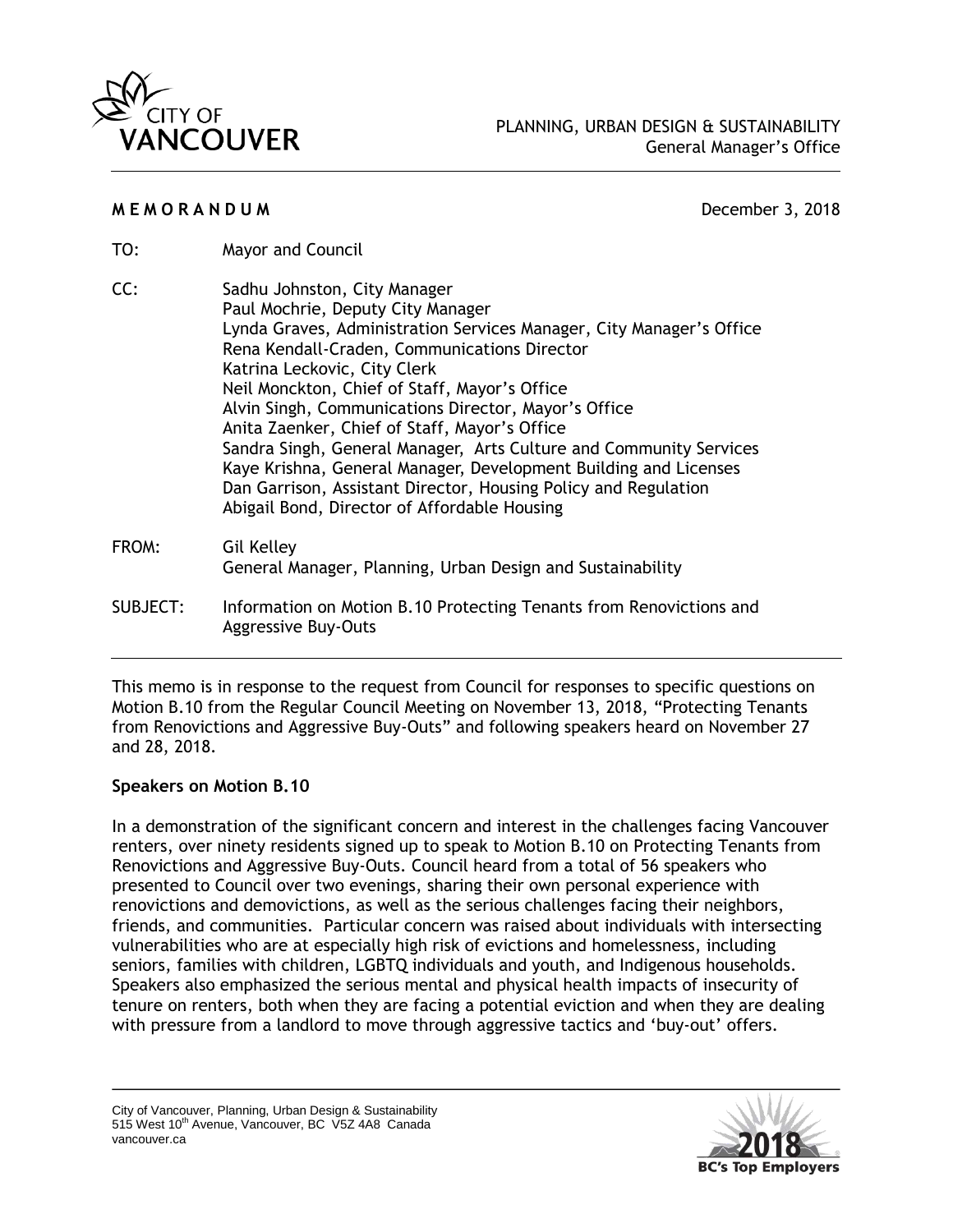Several speakers were also organizers and advocates, who raised specific issues with City and Provincial policy and presented solutions for the City to consider. These speakers emphasized that the current framework of protections for renters facing renovictions is insufficient to ensure security of tenure and affordability for renters in Vancouver. There were calls for City Staff to better align the City's Tenant Relocation and Protection Policy with guidance from the BC Supreme Court on the legality of evictions due to renovations, and to expand the coverage of the TRP policy to cover renters in secondary rental housing, including rented condominiums and basement suites. There were also calls for Council to seek authority from the Province to require Tenant Relocation Plans for all types of permits impacting rental housing, including building and trades permits, and to register and track buy-out agreements in order to provide better support and information to renters in these circumstances.

Staff have previously provided information to Council on options to address the issues and ideas raised in the Motion and by speakers, as well as additional ideas and opportunities that were raised through Staff consultation with the public and stakeholders. Several of these options are within City jurisdiction and will be actionable through intensive policy work and implementation planning. Doing so will require coordination across City departments and increased staff time and resources dedicated to both one-time planning and ongoing implementation. Other options would take longer, requiring new authority from the Province and significant additional resources and increased budget for implementation, inspections, and enforcement.

Staff have also provided preliminary responses to specific questions from Councillors in the section below, however many of these questions will require further research and analysis.

## **Responses to Councillor Questions**

- **1. Is there research that shows rental housing starts don't decrease with vacancy control? What is rental construction in places where vacancy control exists?** 
	- Research is mixed on the impact of vacancy control on rental construction. Economists have differing opinions. Some believe that rent control plays a dominant role in supressing the market; others believe that there are many factors at play in the creation of new rental supply, and the impacts of rent control vary depending on the degree of the control and the prominence of other variables at play.
	- The chart below shows rental starts from North American cities with rent control. It is difficult to attribute vacancy control solely to the renter start figures. There are many variables that impact the construction of rental housing, including the presence of government incentives that encourage new rental supply, land use policy and zoning, investment climate (e.g. interest rates), market rental rates, cost to acquire land, and the degree of the rent control measure.
	- Vancouver's experience has been that it is the combination of all these factors that impacts the creation of new rental. Staff will be conducting further economic analysis into the viability of new rental housing as part of the review of the City's Rental Incentive programs. The review is currently underway and a report back to Council is expected in mid-2019.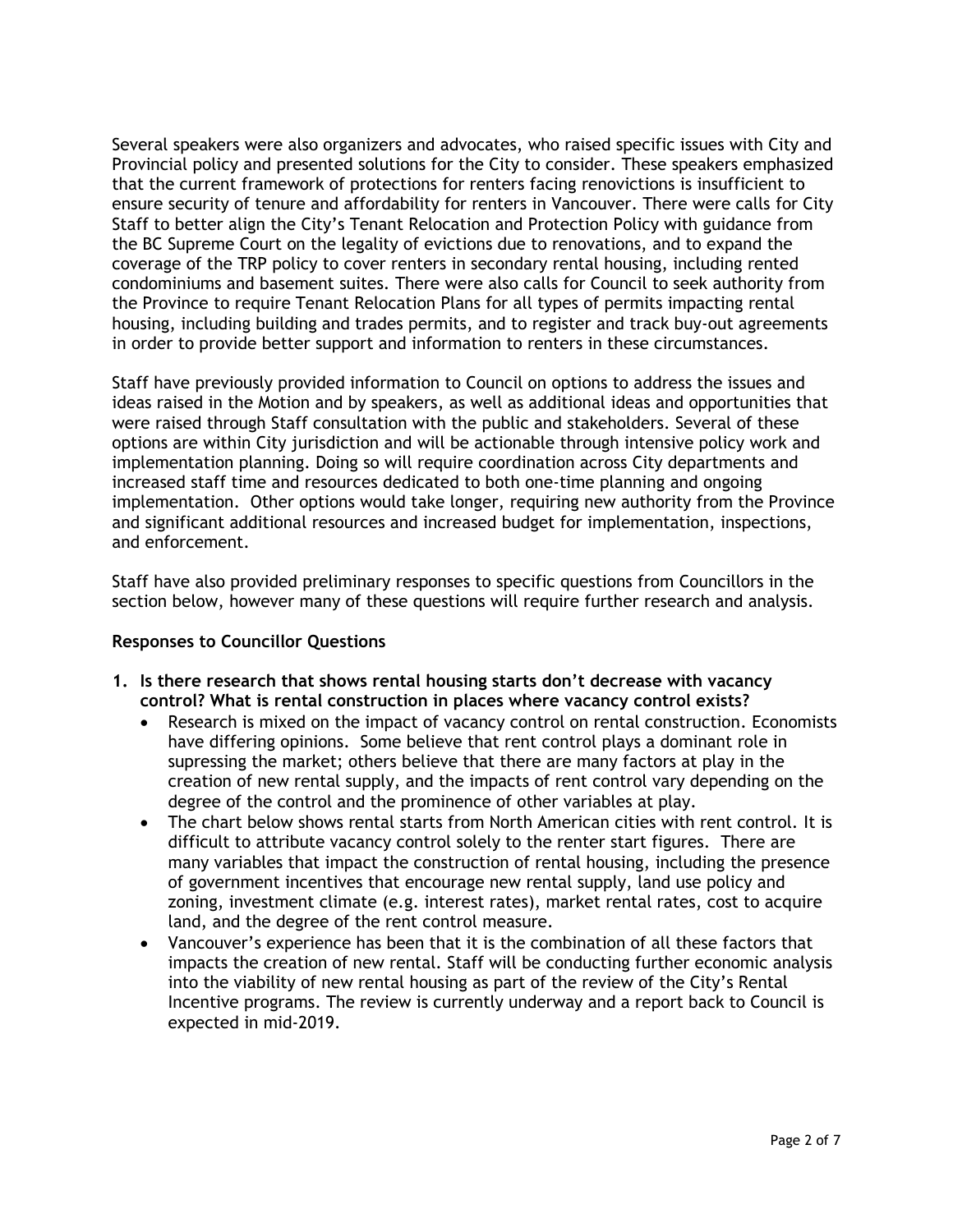

# **Annual Rental Housing Starts in Major Cities With Vacancy Control**

- **2. Can Staff comment on Regulation 23 of the RTA that allows landlords to apply for additional rent increases for repairs and renovations?** 
	- Staff has not conducted a detailed analysis on this issue, but have reached out to external renter serving organizations. Based on those conversations, our understanding is that this provision is not widely used. A possible reason could be that the test is quite strict - a landlord must prove that the repair is significant, that the issue was not reasonably foreseeable, and that the issue will not reoccur within a time period that is reasonable for the repair or renovation. An initial search did not uncover any cases where a rent increase for emergency repairs was approved under the RTA. Additional research would be required to fully understand and comment on the effect of Regulation 23.
- **3. Can Staff comment on health consequences of renovictions for renters?** *Note (the question also included the following concern): Staff will have missed important information that the speakers provided in their speeches and also in their handouts: information about how bad it is for their health to be renovicted and face the stresses it produces.*
- Through our work with renters and consultation with health experts and community stakeholders on the development and implementation of the Tenant Relocation and Protection Policy, Staff heard from renters about the significant impact that renovictions and insecurity of tenure can have on renters' mental and physical health.
- During the development of the TRP Policy in 2015, staff heard from the West End Seniors' Network and St. Paul's Hospital that health issues are more acute for renters with existing vulnerabilities, including seniors, people with disabilities, low-income households, and families with young children. This is why the TRP policy includes specific provisions requiring additional support and compensation for vulnerable tenants.
- City staff taking calls from tenants in buildings with active Tenant Relocation Plans further indicate that a high proportion of individuals report stress and anxiety exacerbated by the required relocation.

*Source: CMHC Housing Starts and Completions Survey and 2017 San Francisco Housing Inventory*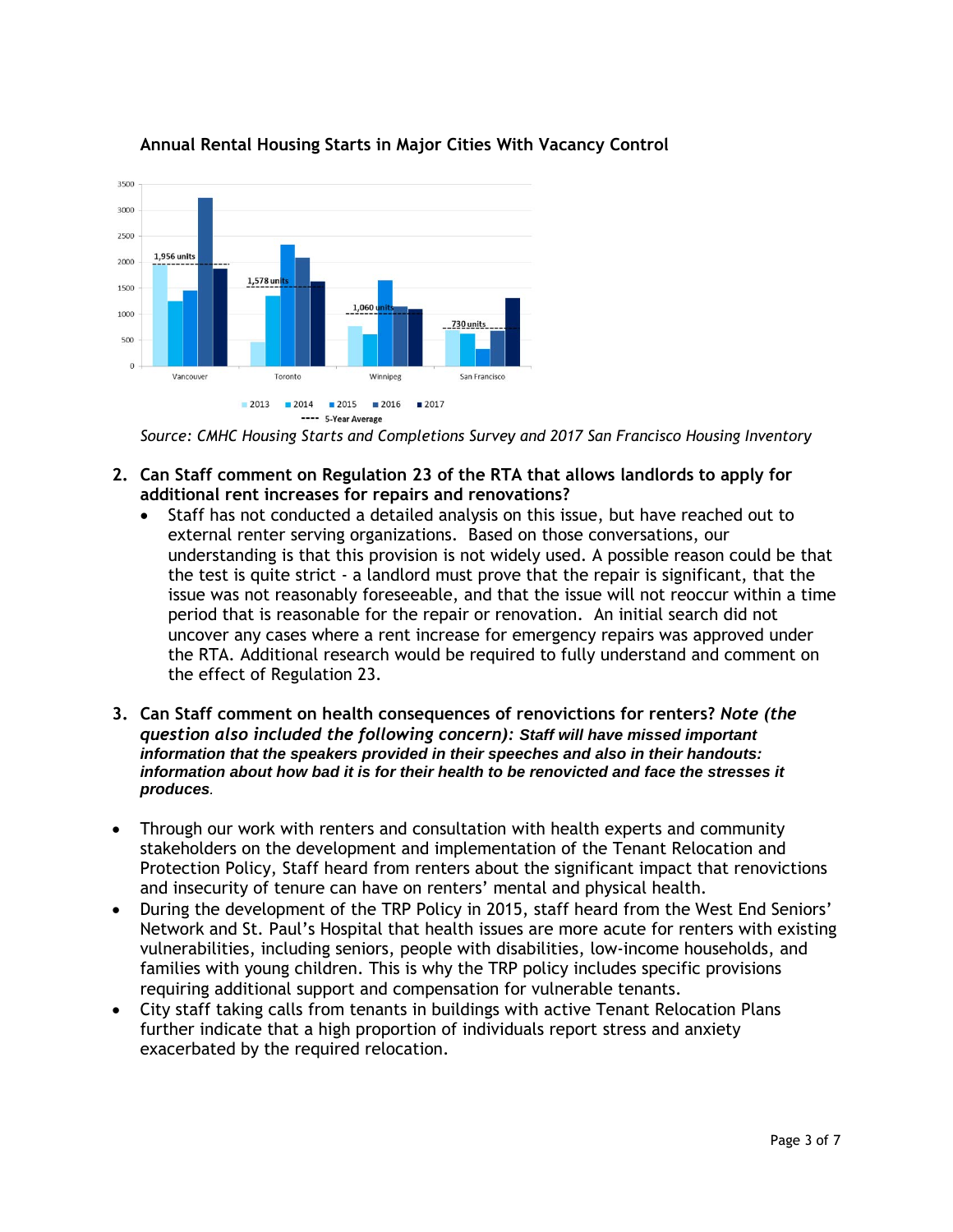- For renters who become homeless or precariously housed as a result of renoviction, the health consequences of homelessness are profound and can have life-long consequences.
- Staff have reviewed the public hearing video (see above, Speakers on Motion B.10) and can take a closer look at the information provided by speakers in more detail as part of the upcoming review of the Tenant Relocation and Protection Policy.
- **4. Implications for affordable housing in Vancouver if landlords are allowed to buy apartment buildings at inflated prices and then renovict tenants so they can charge higher rents? How many units are we likely to lose per year?**
- Staff have observed an increased incidence of renters being displaced for major and minor renovations or redevelopment of existing rental buildings. While there is no complete source of information on the number of renters evicted for these purposes, various data sources can be used to extrapolate the trend in renter impacts over the past decade. Staff currently track renter displacement due to Rezoning and Development Permit applications as part of implementing the City's Tenant Relocation and Protection Policy.
- Since 2015, 1,605 units of purpose-built rental housing have been impacted by development applications involving major renovations or redevelopment of existing rental buildings that require a tenant relocation plan under the City's Tenant Relocation and Protection policy. Of these units, 13 per cent were occupied by long-term renters whose tenancies had been 10 years or more.
- In addition, work being done under building permits are not covered by the City's Tenant Protection and Relocation Policy. Of the over 1,300 rental buildings that underwent renovation or redevelopment between 2009–2018, 550 buildings were issued building permits, which do not require a Tenant Relocation Plan.
- While staff are tracking the volume and status of Council approved tenant relocation plans, the Housing Vancouver 3 Year work plan identifies the broader tracking of renters impacted by renovations and redevelopment as a gap in data collecting and reporting; work on this will commence in 2019.

## **5. Can Staff comment on requirements in both the RTA and the city's Standards of Maintenance bylaw that apartments be maintained in good condition?**

• Section 32 of the Residential Tenancy Act addresses landlord and tenant obligations to repair and maintain a rental unit. The RTA requires that a landlord must ensure the unit is suitable for occupation and is maintained to a standard that complies with health, safety and housing standards required by law. The RTA states that tenants are responsible for maintaining reasonable health, cleanliness and sanitary standards in their unit and in other parts of the property they have access to, and are responsible for the repair of any damage they cause, or is caused by any person they permit on the property. Tenants are not responsible for repairs for normal wear and tear that results from the reasonable use of a residential unit. The province's Residential Tenancy Policy Guideline 1 addresses landlord and tenant responsibilities in detail: [https://www2.gov.bc.ca/gov/content/housing-tenancy/residential](https://www2.gov.bc.ca/gov/content/housing-tenancy/residential-tenancies/calculators-and-resources/policy-guidelines/policy-guidelines-listed-by-number)[tenancies/calculators-and-resources/policy-guidelines/policy-guidelines-listed-by](https://www2.gov.bc.ca/gov/content/housing-tenancy/residential-tenancies/calculators-and-resources/policy-guidelines/policy-guidelines-listed-by-number)[number](https://www2.gov.bc.ca/gov/content/housing-tenancy/residential-tenancies/calculators-and-resources/policy-guidelines/policy-guidelines-listed-by-number)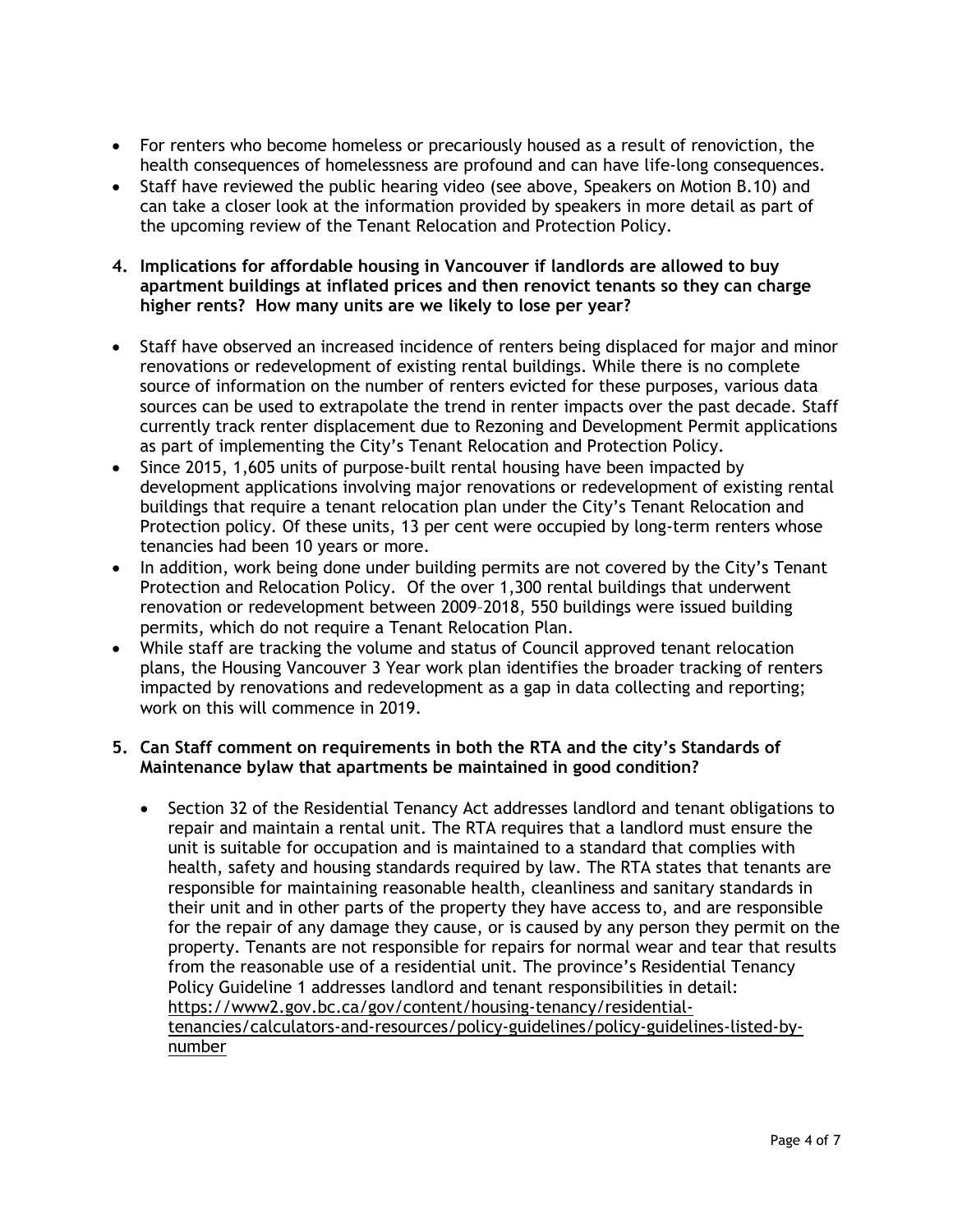- The City's Standards of Maintenance By-law prescribes standards for the maintenance and occupancy of buildings to ensure that buildings are free from hazard and are maintained continuously in conformity with accepted health, fire, and building requirements. The Standards of Maintenance By-law applies to all buildings in the City. The By-law generally requires that property owners be responsible for addressing any work required in accordance with the by-law, however certain provisions may apply to other parties, including building managers, operators and occupants. The by-law addresses various types of internal and external elements, features and systems, including floors, walls and ceilings, interior fire and health safety hazards, plumbing and plumbing fixtures, and heating and electrical systems. The Standards of Maintenance By-law interfaces with other City By-laws, including the Fire By-law and Building By-law, which may influence the work or upgrades required, particularly in circumstances where an unsafe condition exists.
- **6. What are the actions that other cities like New Westminster are taking to protect against renovictions?** 
	- The City of New West Minister has been taking a number of actions to protect renters from renovictions, including:
	- Tracking sales of rental buildings through publicly-available information such as the Goodman Report and Costar. Tracking is done on an ad hoc basis, which helps inform the compilation of a renovictions watchlist.
	- Notifying tenants when a building permit has been applied for that may result in a renoviction; Staff send a 2 page Tenants Rights hand-out on how the City and local renter serving organizations can assist and a TRAC Tenant Survival Guide to all tenants in the building. For more information on the hand-out, please see: [https://www.newwestcity.ca/database/files/library/Tenants\\_Rights\\_\\_\\_October\\_2018.](https://www.newwestcity.ca/database/files/library/Tenants_Rights___October_2018.pdf) [pdf](https://www.newwestcity.ca/database/files/library/Tenants_Rights___October_2018.pdf)
	- City Buildings and By-law Enforcement staff are assisting renters who believe they are being renovicted by ensuring that landlords have the necessary permits and approvals in place prior to issuing an eviction notice and by employing stop work orders and tickets in situations where the necessary permits and approvals are not in place and demolition or major renovations/repairs are underway; and,
	- The City of New West is supporting the Tenant Resource and Advisory Centre (TRAC) to educate renters on their rights, by providing financial support to TRAC to provide free tenants' rights workshops for local renters
- **7. The City's memorandum dated November 14, 2018 re "Motion on Protecting Tenants from..." states that "there is little guidance in either case law or the RTA as to exactly what circumstances might result in a tenancy continuing during major renovations".**

**Can Staff please provide a full excerpt of Residential Branch Policy Guideline 2 and explain how this guideline does not provide clear guidance on what circumstances result in a tenancy continuing during major renovations, in particular in consideration of the section that states "section 49 (6) does not allow a landlord to end a tenancy for the purpose of renovations or repairs if any of the following circumstances apply:...it**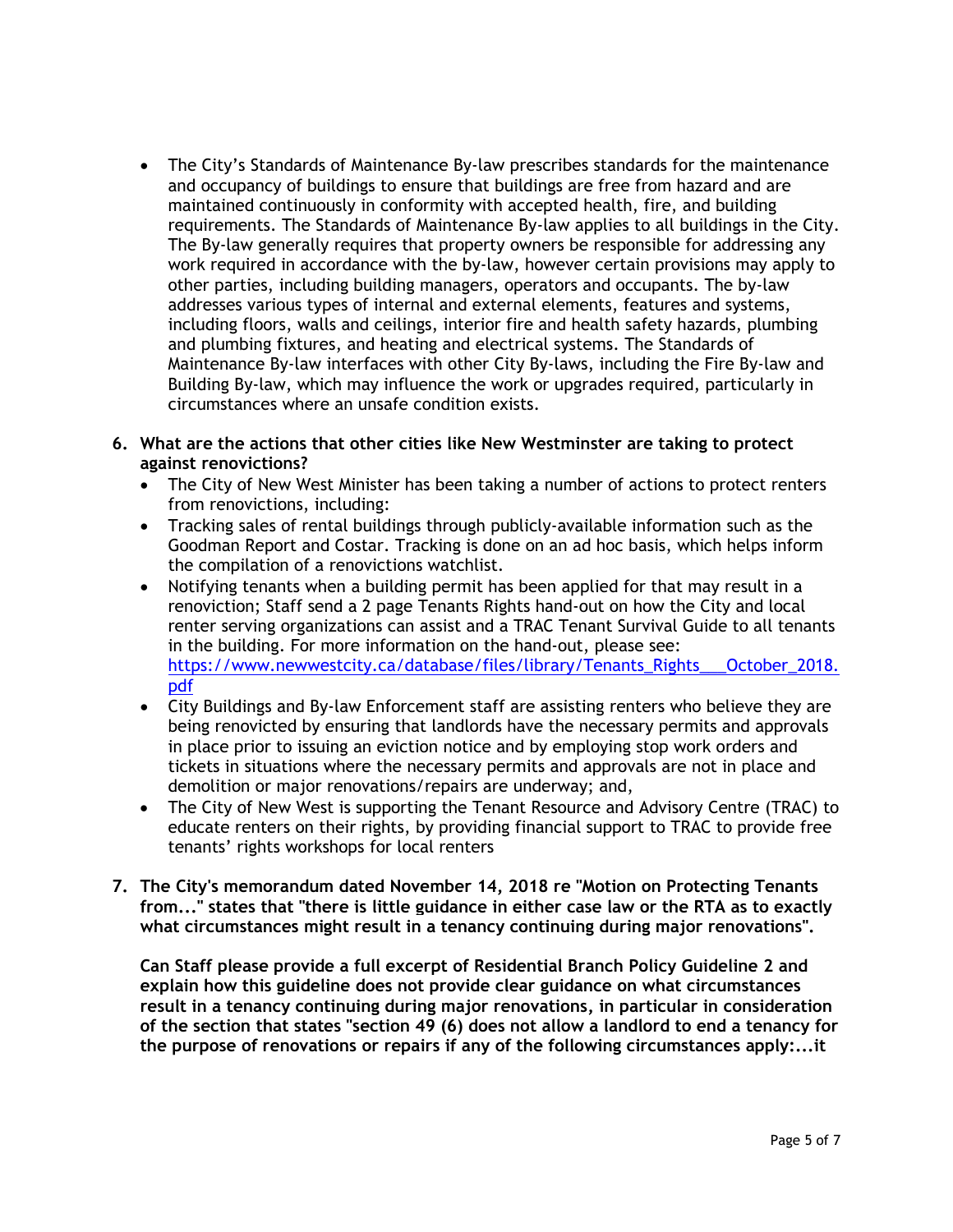**is possible to carry out the renovations or repairs without ending the tenancy (i.e. if the tenant is willing to temporarily empty and vacate the unit during the renovations or repairs, and then move back in once they are complete - pages 3-4.**

- The full excerpt of the Residential Branch Policy Guideline is included in this link: [https://www2.gov.bc.ca/assets/gov/housing-and-tenancy/residential](https://www2.gov.bc.ca/assets/gov/housing-and-tenancy/residential-tenancies/policy-guidelines/gl02.pdf)[tenancies/policy-guidelines/gl02.pdf](https://www2.gov.bc.ca/assets/gov/housing-and-tenancy/residential-tenancies/policy-guidelines/gl02.pdf)
- Arbitrators at the Residential Tenancy Branch make their decisions within the applicable case law and the terms of the Residential Tenancy Act. The Guidelines issued by the Residential Tenancy Branch are intended to assist Residential Tenancy Branch staff and the public to address issues and resolve disputes. The guidelines are not laws and are subordinate to the RTA and the applicable case law.
- Guideline #2 summarizes the legal framework around the termination of tenancies for the Landlord's Use of Property and states that "If repairs or renovations require the unit to be empty and the tenant is willing to vacate the suite temporarily and remove belongings if necessary, ending the tenancy **may not** be required.(emphasis added)"

The guideline recognizes that the circumstances in which a tenancy may continue during major renovations vary from case to case when it uses the term "may not be required". As each circumstance and the ability of each tenant to vacate a premise can be entirely different, it is difficult to say definitively whether a tenancy in a particular situation may continue. There is also no guidance as to what "temporarily" means and what the status of the rent would be during the period of vacancy.

- 8. **Will staff have the Goodman report list, for example and the examples of the websites where apartment sellers are advertising that they can get higher rents? Will they have the "financials' from these sales advertisements? The speakers brought sales information that show that the expenses of running an apartment building are way less than the revenue the apartments produce, even with relatively low rents, and that owners could afford increased property taxes etc and still have revenue coming in from rents.**
	- Staff can get access to the Goodman report and other publicly accessible real estate data on rental building sales. Some of the listings voluntarily include financial information such as gross income, operating expenses, and rent rolls. However, not all listings on their website include this type of information. Staff can review this information in more detail as part of the upcoming review of the Tenant Relocation and Protection Policy.
	- Staff recently commissioned a Rental Reinvestment Study to better understand the condition of existing woodframe rental stock, feasibility of major capital and energy upgrades, and impact on tenants. Based on a survey to landlords and in-depth study of 3 representative rental buildings, the consultant found that standard upgrades are happening and do not require additional financing, but that major structural upgrades, such as building envelope upgrades, almost always require financing and may not be feasible for owners who are averse to taking on debt.